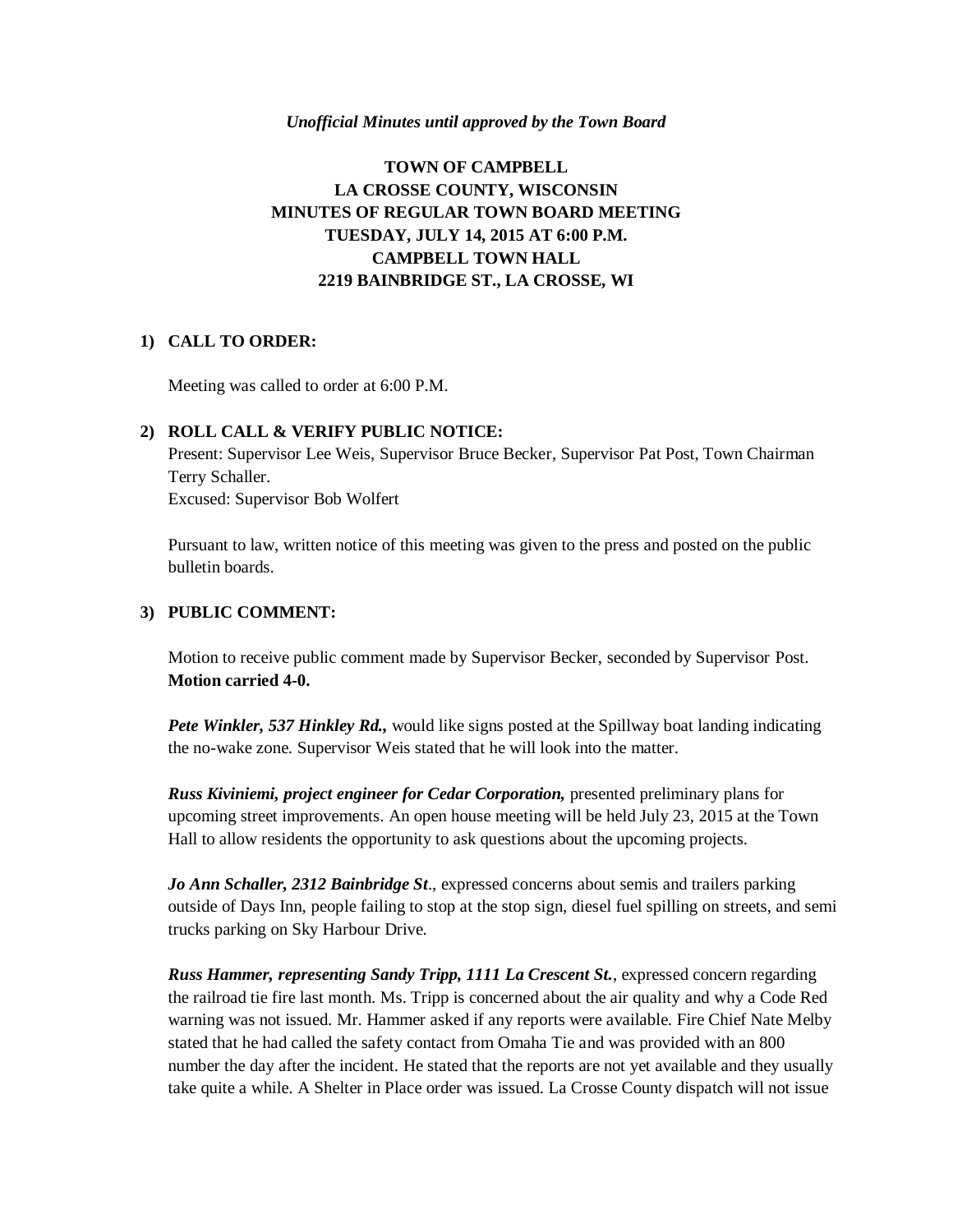a Code Red warning. That is up to the municipality. Supervisor Becker asked Chief Melby about petitioning the County to issue Code Red Warnings. Chief Melby stated that he has tried in the past but he will try again.

Ms. Tripp asked about an air sample that was taken. Chief Melby stated that the sample was consistent with a typical structure fire.

*Jan Robertson, 1109 La Crescent St.,* asked Chief Melby about previous fires at Omaha Tie. Chief Melby explained the circumstances of those fires and stated that this was the third time the fire department responded to a fire there.

*Matthew Van Loon, 506 Olivet St.*, stated that the air was moving high and above the trees. Once the air came down, a Shelter in Place order was issued.

*Emily Brown, 1008 La Crescent St.*, asked Chief Melby if the Town has a safe building for a tornado. Chief Melby stated that the Town Hall would be the building to use.

*Andrew Jewell, 2830 Bayshore Dr.,* asked who authorized the business to be there. Supervisor Post explained that the area was under La Crosse County Zoning at the time.

*Melissa Schultz, 1808 Bainbridge Pl.*, asked about burning that was discussed at the June 9<sup>th</sup> meeting. Chief Melby explained that a resident was concerned about their neighbor burning garbage. He stated that nothing was observed and encouraged residents to call dispatch if they have an issue in the future.

Andrew Jewell asked why the air purification filter was moved out of Xcel Energy. Supervisor Becker stated that the Town has no control over that.

*Helen Vitale, 2913 N. Bayshore Dr.,* stated that she hopes the Board will support the Fire Department Mutual Aid Agreement. She was also concerned about the distribution of unsigned campaign materials.

Motion to close public comment made by Supervisor Post, seconded by Supervisor Weis. **Motion carried 4-0**

**4. CONSENT AGENDA: (All items listed are considered routine and will be enacted with one motion. There will be no separate discussion of these items unless a Board member so requests, in which case the item will be removed from the Consent Agenda and be considered on the Regular Agenda)**

- **A. Approval of Minutes**: Special Board Meeting 6/4/15, 2015 Annual Liquor License Meeting 6/9/15, Board of Review 6/9/15, Regular Town Board Meeting 6/9/15, Special Board Meeting 6/10/15, Special Board Meeting 6/16/15, Special Board Meeting 6/25/15
- **B. Plan Commission Meeting Recommendations: 07/07/2015**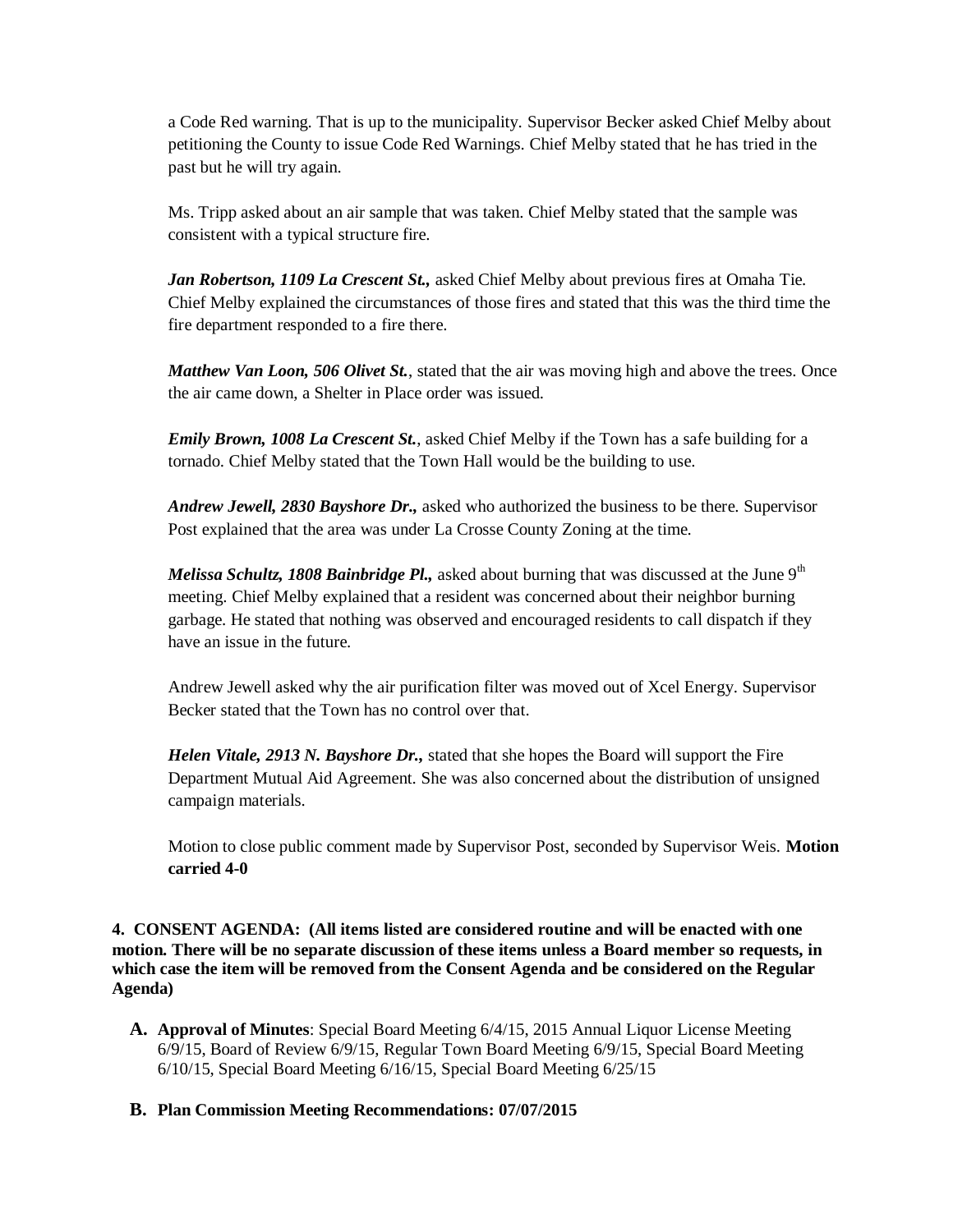- **1. Petition No. 13-2015** Michelle Hendrickson, 1809 Bainbridge St., La Crosse WI 54603. Petition for a Conditional Use Permit to operate part-time massage therapy business out of a residential home at 1811 La Fond Ave., zoned Residential District "A". **(Recommendation to Approve)**
- **C. Payment of Bills:**

Motion to approve the Consent Agenda made by Supervisor Becker, seconded by Supervisor Weis. **Motion carried 4-0.** 

- **5. BUSINESS:** (All items are subject to discussion and possible action)
	- **A.** Approval of a Temporary Class "B" Retailers License for French Island Men's Softball League for August 21-22, 2015 at Plainview Park.

Motion to approve a Temporary Class "B" Retailers License for French Island Men's Softball League for August 21-22, 2015 at Plainview Park by Supervisor Post, seconded by Supervisor Becker. **Motion carried 4-0.** 

**B.** Jim Melby, French Island Sailboat Club, to discuss possible action for weed removal at the Nelson Park boat landing. (Weis)

Supervisor Weis explained that he had been approached about the weed problem at the Nelson Park boat landing. He would like to look into options for funding, including applying for grants from the state.

Motion to hold over agenda item (5) (B) by Supervisor Weis, seconded by Supervisor Becker. **Motion carried 4-0.**

**C.** Nate Melby, discussion on updated Fire Department Mutual Aid Agreement.

Fire Chief Melby explained that the old mutual aid agreement was out of date. The area fire chiefs felt the need to update the agreement.

Motion to approve the Fire Department Mutual Aid Agreement by Supervisor Post, seconded by Supervisor Weis. **Motion carried 4-0.** 

**D.** Law Enforcement Mutual Assistance agreement with the City of La Crosse and the City of Onalaska. (Held Over) (Brohmer)

Police Administrator Brohmer explained that the agreement is not yet complete.

Motion to hold over agenda item (5) (D) by Supervisor Weis, seconded by Supervisor Becker. **Motion carried 4-0.** 

**E.** Liability Insurance Coverage. (Held Over) (Brohmer)

Police Administrator Brohmer stated that this was taken care of at the June 16 Special Town Board Meeting.

**F.** Police evidence room. (Held Over) (Brohmer)